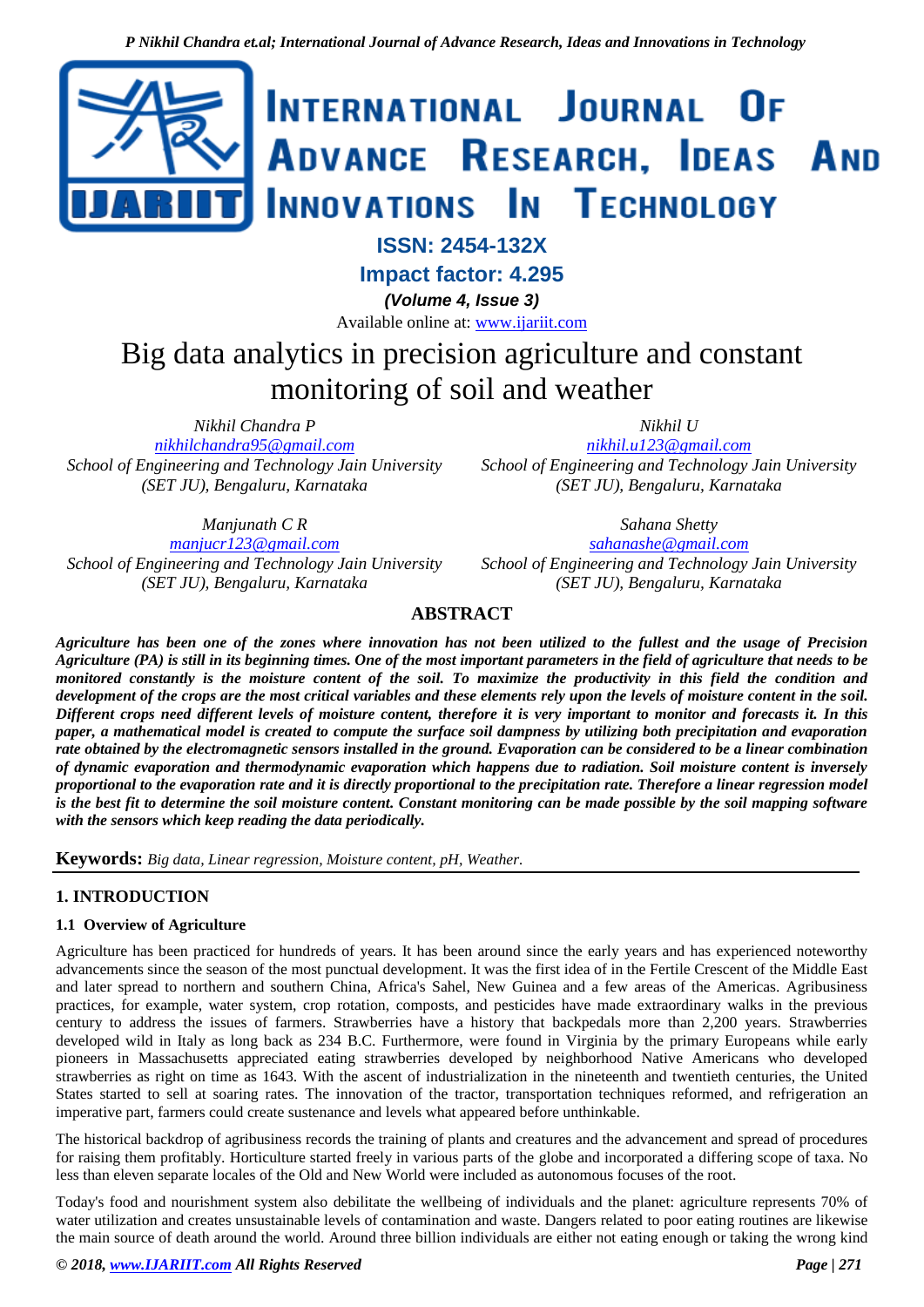#### *P Nikhil Chandra et.al; International Journal of Advance Research, Ideas and Innovations in Technology*

of nourishment, bringing about diseases and wellbeing emergencies. A 2016 report found that yearning is a test for 815 million individuals worldwide and in 2014, 2.1 billion individuals were overweight and fat, 62% of them in developing nations.

The water system, crop rotation, and manures were presented not long after the Neolithic Transformation and grew considerably advance in the previous 200 years, beginning with the British Agricultural Revolution. Since 1900, farming in the developed countries, and to a lesser degree in the developing nations, has seen huge ascents in efficiency as human work it appears to have been supplanted by automation and helped by engineered composts, pesticides, and selective breeding. The Haber-Bosch process permitted the amalgamation of ammonium nitrate manure on a mechanical scale, significantly expanding agricultural yields. Present day farming has raised social, political and natural problems.

#### **1.2 Overview of Big Data**

Big data alludes to a procedure that is utilized when conventional information mining and taking care of strategies can't reveal the bits of knowledge and significance of the basic information. Information that is unstructured or time-sensitive or essentially huge can't be handled by social database engines. This sort of information requires an alternate processing method called big data, which utilizes huge parallelism on promptly accessible equipment.

Simply, big data mirrors the changing scene we live in. The more things change, the more the progressions are caught and recorded as information. Take climate for instance. For a climate forecaster, the measure of information gathered the world over about neighborhood conditions is significant. Intelligently, it would bode well that neighborhood conditions manage territorial impacts and provincial impacts direct worldwide impacts, however, it could well be a different way. Somehow, this climate information mirrors the properties of big data, where continuous preparing is required for a monstrous measure of information, and where the extensive number of data sources can be machine created, individual perceptions or outside powers like sun spots. Information in its crude frame has no esteem. Information should be handled with a specific end goal to be of profitable. In any case, in this lies the characteristic issue of enormous information. Is processing information from local question organization to a usable knowledge worth the gigantic capital cost of doing as such? Or then again is there just a lot of information with obscure

qualities to legitimize the bet of handling it with huge information apparatuses? The vast majority of us would concur that having the capacity to foresee the climate would have high esteem, the inquiry is whether that esteem could exceed the expenses of crunching all the ongoing information into a climate report that could be relied on.

Big data is informational collections that are so voluminous and complex that conventional information handling application programming are insufficient to manage them. Big data challenges incorporate catching information, data storage, data analysis, search, sharing, exchange, representation, questioning, refreshing, data protection and information source. There are various ideas related to big data: initially 3 ideas volume, variety, and velocity.

Data Analytics (DA) is the way of inspecting informational collections so as to reach inferences about the data they contain, progressively with the guide of specific frameworks and programming. Information examination innovations and strategies are broadly utilized as a part of business ventures to empower associations to settle on more-educated business choices and by researchers and analysts to check or negate logical models, speculations, and theories.

As a term, data analytics dominatingly alludes to a grouping of utilizations, from essential business intelligence (BI), announcing and online analytical processing (OLAP) to different types of cutting-edge examination. In that sense, it's comparative in nature to business examination, another umbrella word for ways to deal with analyzing information - with the distinction that the last is situated to business utilizes, while information investigation has a more extensive core interest. The broad perspective of the term isn't general, now and again, individuals utilize information investigation particularly to mean progressed examination, regarding BI as a different class.

#### **1.3 Overview of Linear Regression**

In insights, linear regression is a direct approach for demonstrating the connection between a scalar ward variable y and at least one illustrative factors (or free factors) indicated by X. The instance of one logical variable is called simple linear regression. For in excess of one informative variable, the procedure is called multiple linear regression. (This term is particular from the multivariate linear regression, where numerous corresponded subordinate factors are anticipated, as opposed correspond to a solitary scalar variable.)

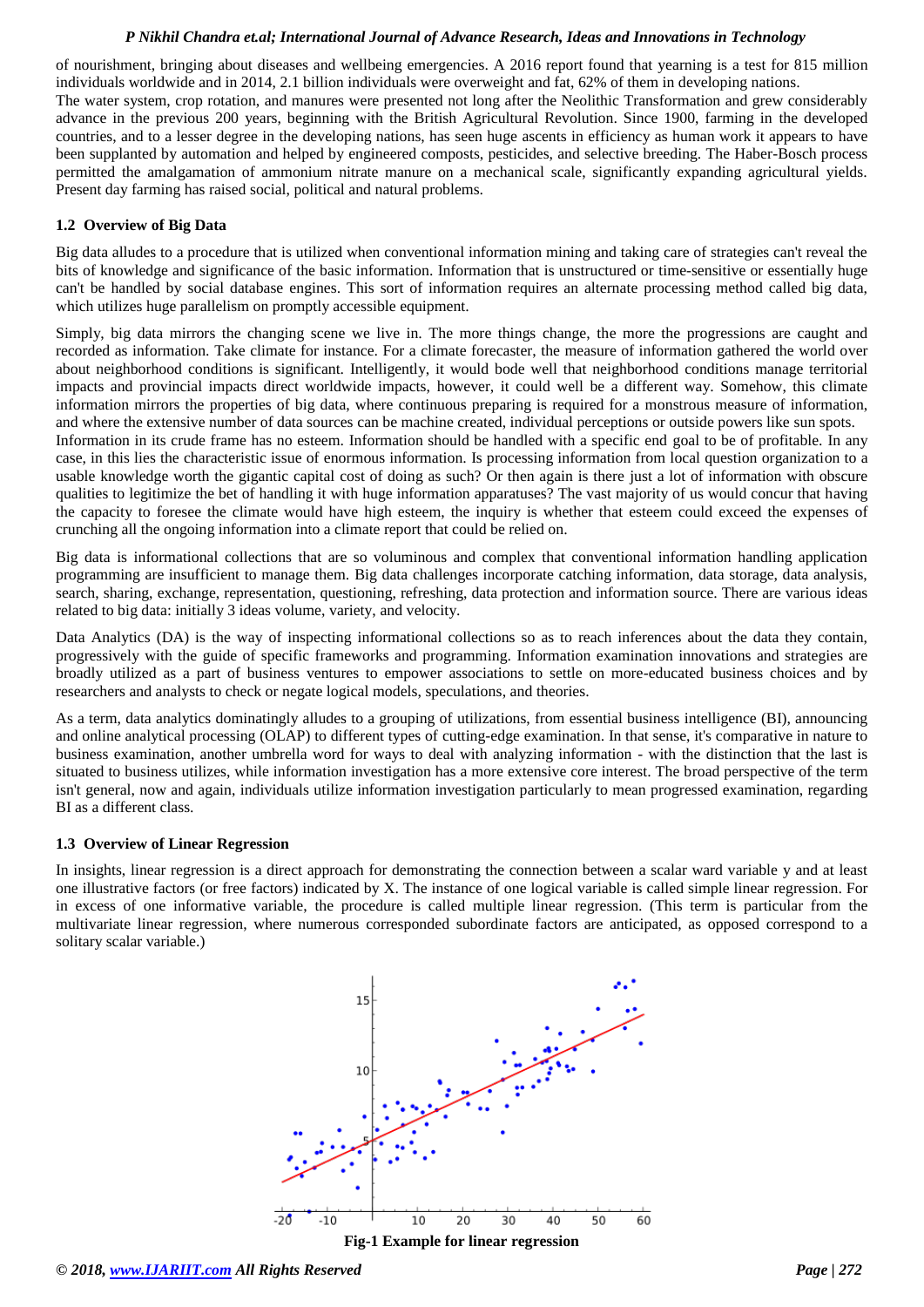## *P Nikhil Chandra et.al; International Journal of Advance Research, Ideas and Innovations in Technology*

In linear regression, the connections are demonstrated utilizing direct indicator function whose obscure parameters are evaluated from the information. Such models are called linear models. Most ordinarily, the contingent mean of y given the estimation of X is thought to be a relative capacity of X; less regularly, the middle or some other quantile of the restrictive dispersion of y given X is communicated as a direct capacity of X. Like all types of regression analysis, linear regression centers around the restrictive likelihood conveyance of y given X, instead of on the joint likelihood appropriation of y and X, which is the area of multivariate examination.

#### **1.4 Overview of Weather**

Weather is the condition of the air, portraying for instance how much it is hot or frosty, wet or dry, quiet or stormy, clear or shady. Most weather wonders happen in the least level of the environment, the troposphere, just beneath the stratosphere. Weather alludes to everyday temperature and precipitation movement, though the atmosphere is the term for the averaging of environmental conditions over longer timeframes. At the point when utilized without capability, "weather" is, for the most part, comprehended to mean the climate of Earth.

Surface temperature contrasts cause pressure contrasts. Higher elevations are cooler than lower heights, as most air warming is because of contact with the Earth's surface while radiative losses to space are for the most part steady. Weather determining is the use of science and innovation to anticipate the condition of the environment for a future time and a given area. The Earth's climate framework is a disorderly framework; accordingly, little changes to one part of the framework can develop to largely affect the framework all in all. Human endeavors to control the weather have happened all through history, and there is confirmation for human exercises, for example, farming and industry have adjusted climate designs.

Concentrating on how the weather chips away at different planets have been useful in seeing how weather takes a shot at Earth. A celebrated point of interest in the Solar System, Jupiter's Great Red Spot, is an anticyclonic tempest known to have existed for no less than 300 years. Be that as it may, the weather isn't constrained to planetary bodies. A star's corona is always being lost to space, making what is basically a thin air all through the solar system. The development of mass launched out from the sun is the solar wind.

Weather determining is the use of science and innovation to foresee the condition of the air for a future time and a given area. Individuals have endeavored to foresee the weather casually for centuries, and formally since at any rate the nineteenth century. Weather conjectures are made by gathering quantitative information about the present condition of the environment and utilizing logical comprehension of atmospheric procedures to extend how the air will advance.

#### **1.5 Overview of Soil pH**

Soil pH is the amount of the acidity or alkalinity (basicity) of a soil and is accounted for as an incentive in between 0 and 14. A soil test for pH measures the convergence of hydrogen particles in the soil arrangement. A pH of 7.0 is viewed as neutral. A pH esteem beneath 7.0 shows that the soil is acidic, with lower qualities speaking to expanding acidity. A pH esteem over 7.0 shows that the soil is basic, with higher qualities speaking to expanding alkalinity.

The pH scale is logarithmic, so an adjustment in 1 pH unit mirrors a 10 overlay change in sharpness or alkalinity.

#### **Alkaline Soils:**

Soils might be soluble due to over-liming acidic soils. Additionally, soluble water system waters may cause soil alkalinity and this is treatable, yet basic soils are principally caused by a calcium carbonate-rich parent material creating in a parched or dry condition.

These kinds of soils are normal in numerous zones of the western United States. The normal pH of these carbonate-containing bone-dry soils is 8.0. Most scene and garden plants do best at pH esteem in the vicinity of 6.0 and 7.2.

#### **Acidic Soils:**

An acid is characterized as a substance that tends to discharge hydrogen particles (H+). Then again, a base is characterized as a substance that discharges hydroxyl particles (OH-). All acids contain hydrogen particles, and the quality of the acid relies on the degrees of ionization (letting off hydrogen particles) of the acid. The more hydrogen particles held by the trade complex of a soil in connection with the essential particles (Ca, Mg, K) held, the more noteworthy the causticity of the soil.

#### **2. LITERATURE SURVEY**

Another age of cultivators called "precision farmers" are depending on information gathered from flying and satellite remote detecting symbolism to survey the present condition of their fields and oversee supplements continuously. Alongside Geographical Information System (GIS) maps made accessible to agriculturists, this information can educate farmers about particular attributes of the soil, for example, where it is adequately sodden and where it has dissolved over winter, to uncover which factors are restricting harvest development. [1]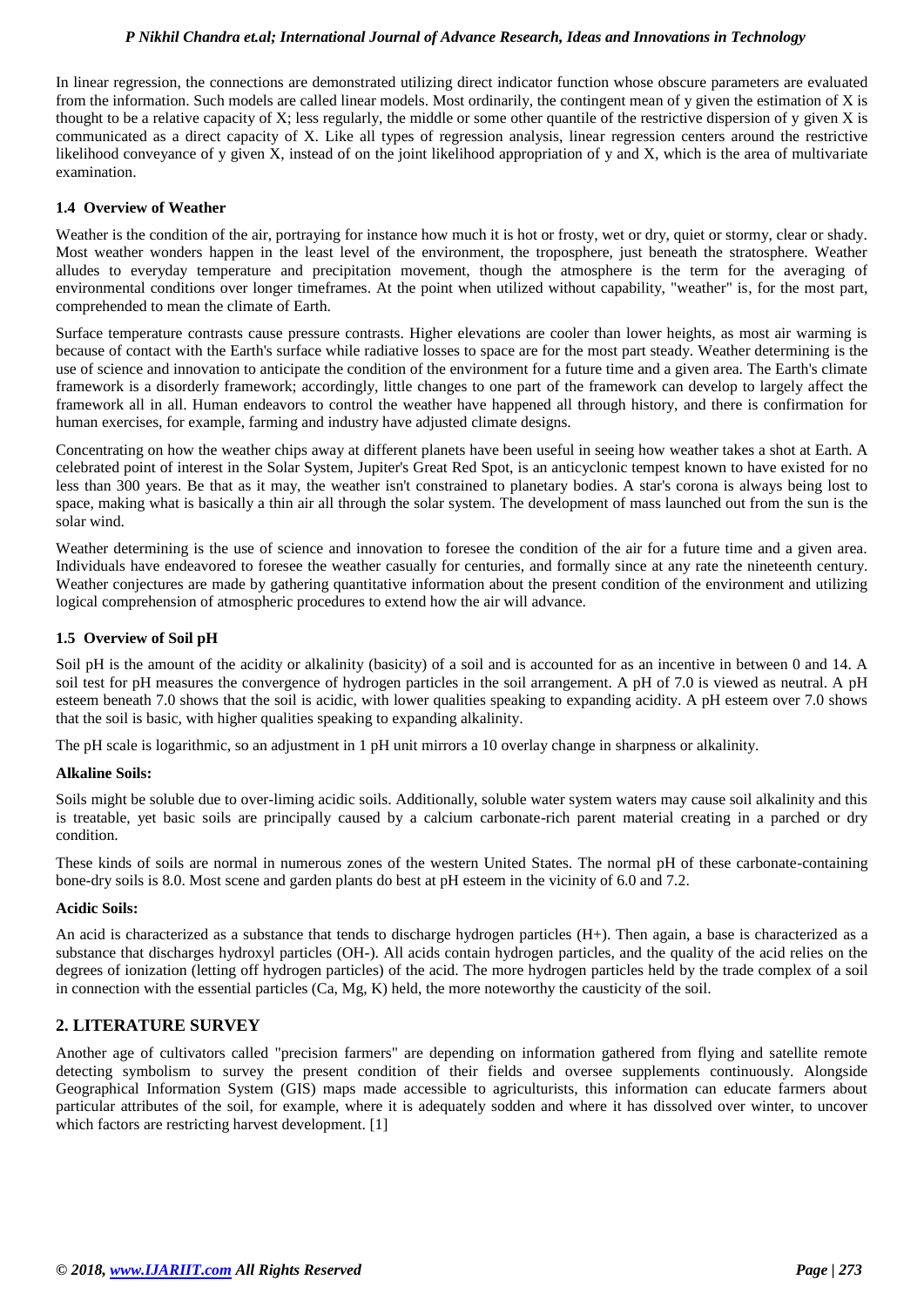

**Fig-2 Drones used to obtain agriculture data**

Aerial or satellite symbolism can clarify why a yield is under pressure and how to analyze the source. By approaching continuous information symbolism, farmers can survey how much manure and pesticide should be connected to particular regions in the homestead, along these lines slicing the need to regard the field as one homogeneous unit. Information imagery portraits diverse wavelengths that are assimilated and transmitted from soils, helping agriculturists screen factors influencing their yields. [2]

Mechanical sensors can be utilized to appraise soil mechanical protection.These sensors utilize an instrument that enters or slices through the soil and records the power estimated by strain measures or load cells. [3]

Electrochemical sensors could give the most critical sort of data required for accuracy farming — soil supplement levels and pH. At the point when soil tests are sent to a soil testing research center, an arrangement of institutionalized lab strategies is performed. [3]

Acoustic sensors have been examined to decide soil surface by estimating the adjustment in noise level because of the communication of a device with soil particles. [3]

Optical sensors utilize light reflectance to portray soil. These sensors can mimic the human eye when taking a gander at soil and measure close infrared, mid-infrared, or spellbound light reflectance. [3]

To summarize the various limitations in the current functioning and operations of the precision agriculture, the following would be the limitations of the currently used systems or methods:

Drones built for agriculture have a flight time of up to 35-40 minutes. Hence constant monitoring of soil properties is not possible. [4]

If drones are used then high-level sensors must be attached to it as they need to obtain data from great heights and penetrate through thick canopies. [5]

Images obtained from drones might not provide proper insights and thus leads to inaccurate results.

If electrochemical sensors are used then the soil samples must be sent to a soil-testing laboratory, a set of standardized laboratory procedures is performed. These methodologies include test arrangement and estimation.

Vehicle-based optical sensors utilize an indistinguishable standard method from remote detecting thus gives mistaken yields. [6] Most sensors and instrument controllers require a specific time for estimation, combination, as well as alteration, which diminishes the suitable task speed or estimation thickness. [7]

More precise soil property maps are expected to effectively actualize site-particular administration choices. The deficient testing thickness and the high cost of traditional soil inspecting and examination have been restricting components. [8]

## **3. PROPOSED SYSTEM**

Our proposed system is aimed at enhancing the overall efficiency of the Agriculture system through modernization brought about by the implementation of certain big data techniques. The usage of these modern day techniques for the exchange of information and communication would significantly reduce the clerical work performed by some of its highly trained personnel thereby bringing about better management of human resources within the Agriculture system.

Precision agriculture, also called site-specific crop management (SSCM), precision farming or satellite cultivating, is a strategy for cultivating that includes utilizing innovation to gather continuous information on climate, soil quality, and product improvement to enable cultivators to settle on better decisions all through the way toward planting, treating, and collecting.

For precision agriculture to be fruitful, producers must use data accumulated from a progression of mixes between dissimilar frameworks to examine and watch edit fields. These may incorporate temperature and soil dampness sensors, GPS cultivating applications and modules for robotized hardware, and even automation utilized for aerial imaging. Much of the time, this information is bolstered into a dashboard of a product stage where it can be legitimately sorted out and kept up.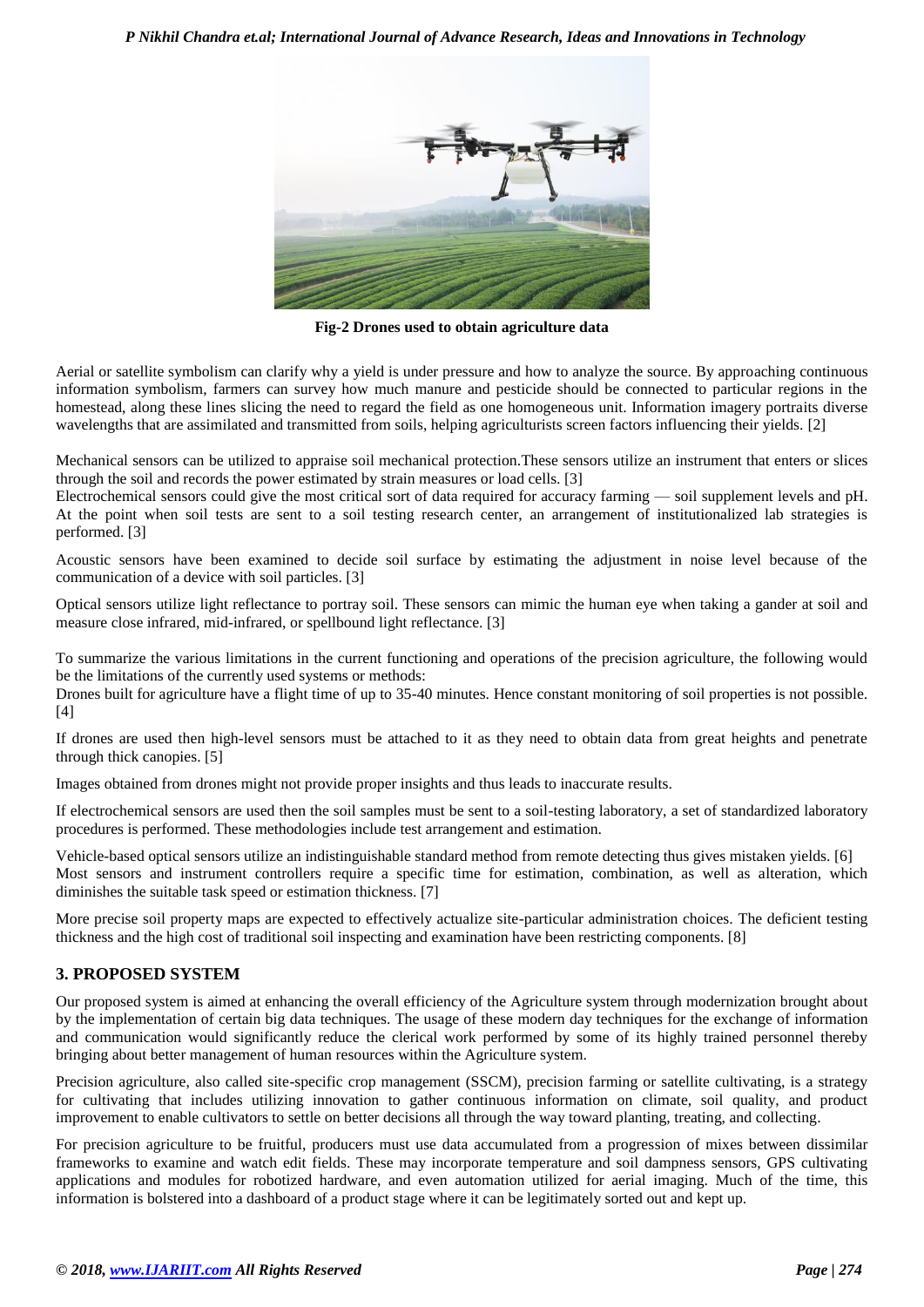#### *P Nikhil Chandra et.al; International Journal of Advance Research, Ideas and Innovations in Technology*

Precipitation adds to a soil's acidity. Water (H2O) mixes with carbon dioxide (CO2) to frame a frail acid— carbonic acid (H2CO3). The powerless acid ionizes, discharging hydrogen (H+) and bicarbonate (HCO3). The discharged hydrogen particles supplant the calcium particles held by soil colloids, making the soil to convert to acidic soil. The uprooted calcium  $(Ca++)$ particles mix with the bicarbonate particles to shape calcium bicarbonate, which, being solvent, is filtered from the soil. The net impact is expanded soil acidity.

Precision agriculture creates a lot of information that has a tendency to be mind-boggling in nature, going anyplace from temperature readings to pH and other chemical levels. Along these lines, farmers will generally look for outside help of expert examiners to help them legitimately comprehend the data and decide its application in the basic leadership process. As more information is gathered, farmers increase more prominent learning to refine their agriculture designs.

We program precision agriculture software for site-specific spatial data mapping through GIS / GPS software technology and integrate with electromagnetic sensors in and around the area of agriculture lands which picks up the information about the pH level of the soil, soil moisture content and weather data and also make future predictions. This will keep reading these data periodically. RFID-based traceability systems for the sensors can provide a constant data stream on the soil. Electromagnetic sensors utilize electric circuits to quantify the capacity for soil particles to lead or collect the electrical charge. When utilizing these sensors, the soil turns out to be an integral part of an electromagnetic circuit and changing nearby conditions instantly influence the signal recorded by an information logger.

Once the field is harvested it will again give the data about the soil which help us in decision making whether or not to plant the corps in that area. If the weather changes drastically and it becomes inhospitable for agriculture, we will be aware of such a situation. Integration of soil mapping software with the sensors will help in constant monitoring of the condition of soil and also keep track of soil fertility and soil moisture content along with weather data. This will help the farmers to take a wiser decision while planting the crops season wise and prevent degradation of moisture content in soil and retain fertility of the soil. In turn, it increases the revenue generated.

The usage of big data in decision making will sure improve the economy in the agriculture sector. It is more efficient than the current system. It also saves time and money to implement the proposed system. A better agricultural industry can be built around the big data system.

There is a linear dependency between the weather data, pH value and the year. The pH level of soil indicates that there has been a reduction in the moisture content of the soil over the years. Hence a prediction would be very helpful.



**Fig-3 Electromagnetic sensor**

We propose to solve this problem by building a linear regression model. The model will take the weather data as the predictor variable and soil moisture content as the target variable. This will enable us to predict the degradation of moisture content.

# **4. CONCLUSION**

The proposed system aims to help farmers to analyze the condition of the soil as the model helps them in determining the moisture content present in soil and pH level of the soil. Farmers can gain insight regarding the soil. They can choose the right crop to grow in the right season, determine the required quantity of fertilizers to be added to maintain the fertility of the soil. These practices can lead to increased productivity.